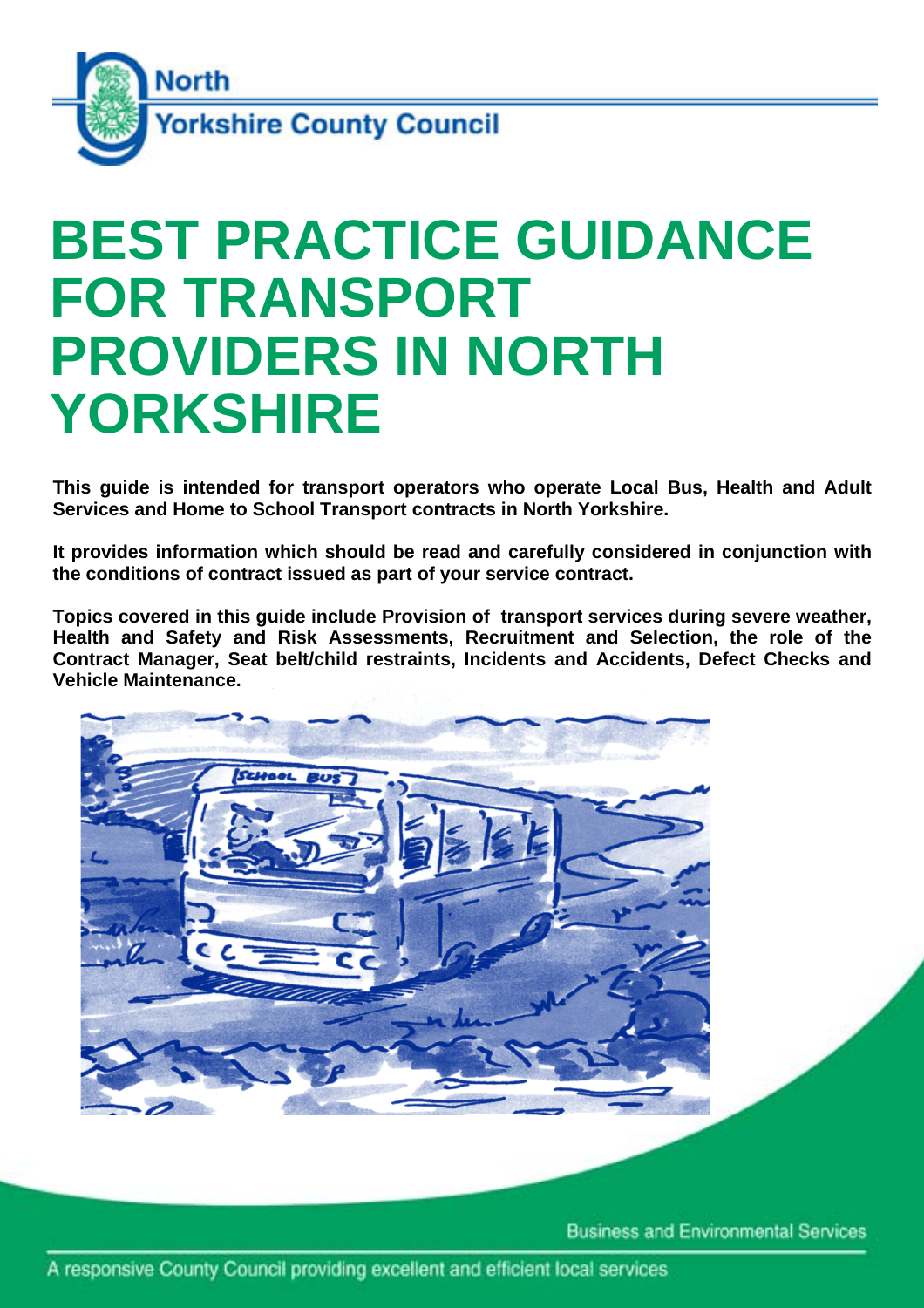# **Provision of Transport Services During Severe Weather**

In periods of bad weather it is necessary to take extra precautions to ensure that the safety of passengers is not compromised. It is not possible to provide precise instructions to cover every eventuality: the following notes reflect "good practice" which should, if followed, assist in ensuring passengers safety.

Passenger's safety is of paramount importance. Before starting a morning journey, check the prevailing weather conditions for the area in which you operate. You must satisfy yourself that it is safe to operate. The County Council has a scheme to cover non operation during bad weather.

- $\overline{P}$  It is always advisable for drivers to have a mobile phone or radio available. You should always check the route so drivers are aware of any areas where there is a lack of coverage.
- Make sure that all drivers are aware of emergency contact numbers for your base, school or HAS (Health & Adults Services) establishment, and Integrated Passenger Transport (IPT). Should a problem occur you should notify the school or HAS establishment, and IPT, immediately but only when it is safe to do so.
- $\equiv$  If you are unable to complete the morning route it is sensible to take passengers home. You must ensure that that they are properly supervised or cared for before you leave them. If you have any doubts then keep the passengers with you and either contact the school or HAS establishment, or IPT immediately. You must advise the school or HAS establishment as soon as possible that the passengers will not be attending.
- $\equiv$  If weather conditions are poor it is wise to ensure that in the morning there is a responsible person at the school or HAS establishment to receive the passengers before you embark upon your journey or leave them at the school or HAS establishment.
- $\equiv$  If you provide a school transport connecting service do not leave children unsupervised unless you are sure that the service onto which they are transferring is also operating. In some cases waiting longer for the connecting service will affect other school journeys normally operated by the same vehicle. In these circumstances you should aim to contact the parents of those children whose journey will be delayed, or IPT if that is not possible.
- You should continue to monitor the weather throughout the day. If the weather deteriorates you may decide it is necessary for you to provide transport before the normal time. You must liaise with the school or HAS establishment and agree an appropriate course of action with them. Please remember that the final decision rests with the school or HAS establishment. Where a service carries passengers from more than one school or HAS establishment it is your responsibility to ensure that each school is aware of what is proposed.

If you manage a service which is operational after 5pm an "out of hours" emergency number is available. Please contact Integrated Passenger Transport to be given this number, if it is required.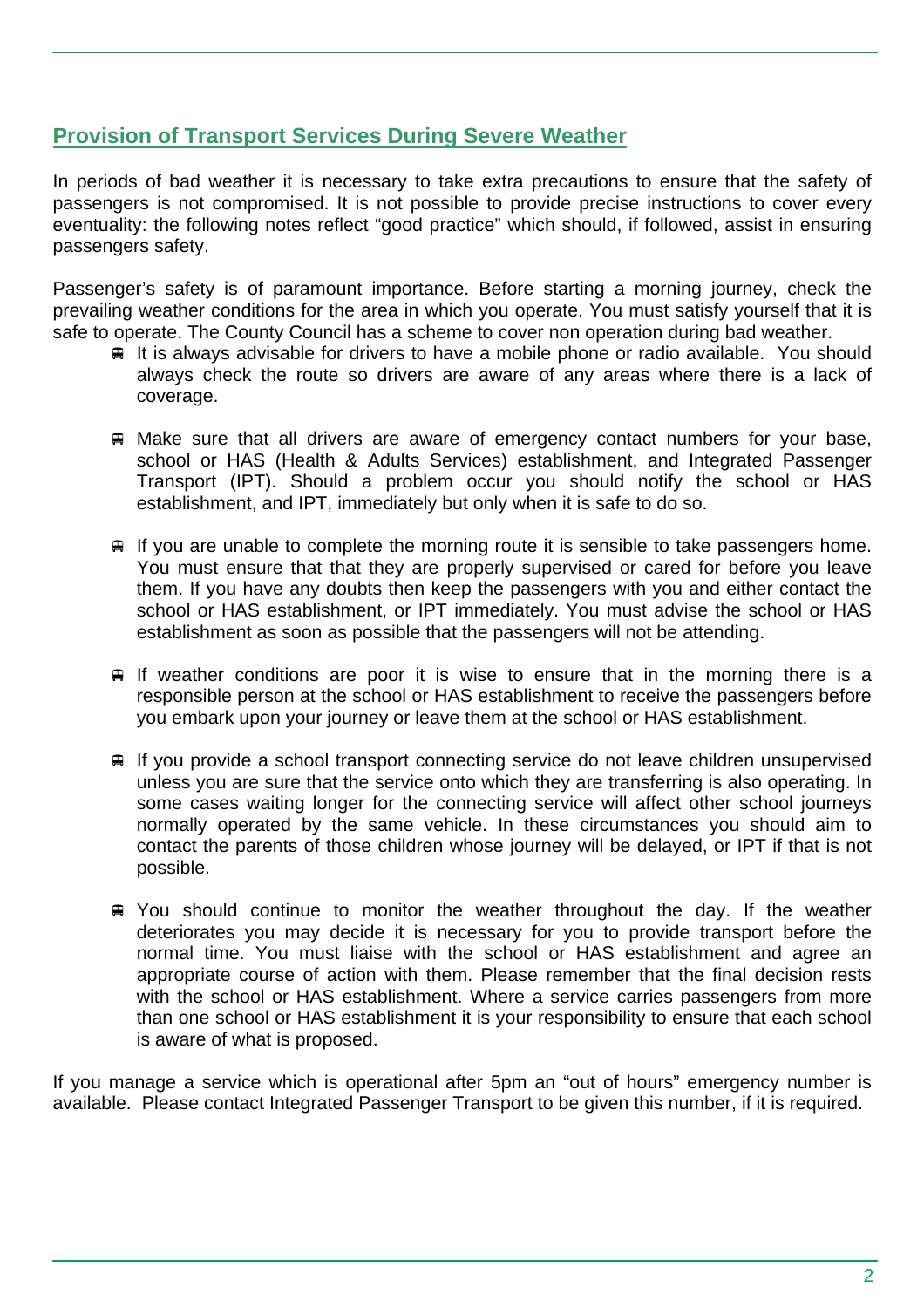# **Health and Safety and Risk Assessment**

This guide should be considered alongside the requirements of your conditions of contract, responsibilities as an employer and a transport provider.

Where five or more people are employed by the Contractor's business the Council recommends that the Contractor be assessed to, or be working towards, an accredited health and safety scheme standard such as BS ISO 39001, the Contractor's health and safety scheme (CHAS) or equivalent.

In relation to Health and Safety and Risk Assessments the following are examples of the type of things you should consider prior to carrying out your transport service contract each day:

## **If you are providing a Taxi Service:**

- Does the driver or passenger assistant get in and out of the car to assist passengers?
- Can all passengers board and alight from the near side of the vehicle?
- Do you have the correct equipment for each individual passenger's needs?

#### **If you are providing a Bus Service:**

- $\equiv$  Is the vehicle suitable for the route having regard to the road width, low bridges or low hanging trees etc?
- Are all of the stopping points safe for the vehicle to stop and children to wait? The Council has its own risk assessment process for boarding and alighting points. If you are concerned about a particular point please contact the Integrated Passenger Transport Group.
- $\equiv$  If the vehicle has seatbelts fitted, has your driver clear instructions to make an announcement requesting pupils to fasten the seatbelts or, alternatively, is there appropriate signage?

## **General**

- Do you have clear procedures for drivers and passengers assistants to report problems or incidents?
- If you maintain your own vehicles are you following the Health and Safety Executives' advice with regard to premises?
- $\#$  Have you assessed the pick up and drop off points?
- Have you undertaken a Driving Risk Assessment and are all of your drivers aware of it?
- $\#$  Have you assessed the route and its suitability for the size and type of vehicle to be used?
- Are you satisfied that sufficient time is allowed to complete the journey safely?
- Are you satisfied that sufficient consideration is given to adverse weather conditions, such as snow or high winds, when planning journeys?
- Do you have clear emergency and evacuation procedures?
- Does the route use a motorway? If so, do you have specific emergency and evacuation procedures?

Please note that all services must have a Route Risk Assessment in place prior to commencement of the service. This assessment should be reviewed on a regular basis to ensure any changes including the route followed, the pick-up and drop-off points, road layout, etc. have been included. Further information in relation to Health & Safety, including templates for risk assessments, can be found at www.hse.gov.uk/risk/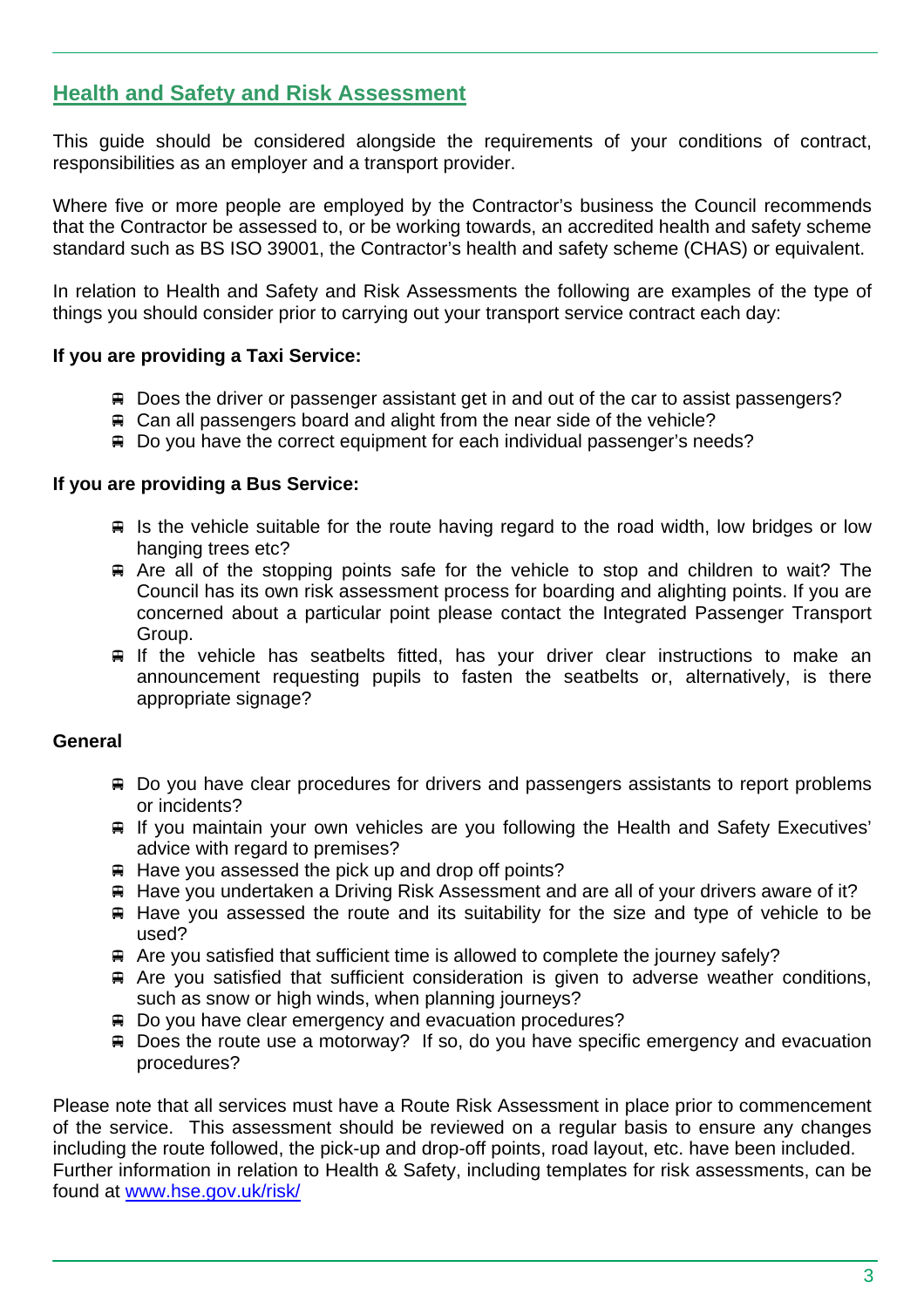You may also find the HSE booklet, Driving at Work – Managing work-related road safety, a useful guide. This can be found at http://www.hse.gov.uk/pubns/indg382.pdf

# **Recruitment and Selection**

Drivers and Passenger Assistants have an important role in relation to the provision of home to school and adult social care transport services which are safe and reliable. Drivers have a specific responsibility for the safety and well being of their passengers, and this responsibility extends beyond their driving capabilities.

Both Drivers and Passenger Assistants are in a position of trust and authority in relation to the children and adults that they transport and it is essential that you have appropriate recruitment procedures which ensure that the people you employ to provide transport services are suitable to work with both children and adults. Although all Drivers and Passenger Assistants must be checked through the Disclosure & Barring Service (DBS) by the Council this is not enough to ensure the safety of children and adults.

Additional advice and guidance on safer recruitment and selection of staff working with, or providing services to, children and vulnerable adults can be found on the North Yorkshire Safeguarding Children Board website at http://www.safeguardingchildren.co.uk/ and the North Yorkshire Safeguarding Adults Board website at http://www.nypartnerships.org.uk/sab

#### **Unless you are a sole trader, partnership or family owned organisation, with no other employees, you should as a minimum: -**

- $\#$  Have an application form. This should give you comprehensive information from applicants; you should identify and satisfactorily resolve any discrepancies or anomalies, including in their employment history.
- Take up references. Obtaining independent professional and character references that answer specific questions to help assess an applicant's suitability to work with children and vulnerable adults and following up any concerns.
- Conduct an interview. This should explore the candidate's suitability to work with children and vulnerable adults as well as his/her suitability for the post.
- Verify the successful applicant's identity and entitlement to work.
- Verify qualifications. In the case of Drivers this includes their driving licence.
- $\triangle$  Be sure that they have the communication skills, health and physical capacity for the job.
- Ensure that a DBS application has been submitted through the Council and authorisation has been given by IPT for the individual to work on transport contracts through the issuing of a NYCC DBS Badge.

In order to meet the Council's conditions of contract you will need to retain records to confirm that you have followed these minimum standards. The requirements of this Best Practice Guide must be applied to all persons who are involved in providing services as part of a contract you have with the Council. This includes people who are self employed and sub-contractors.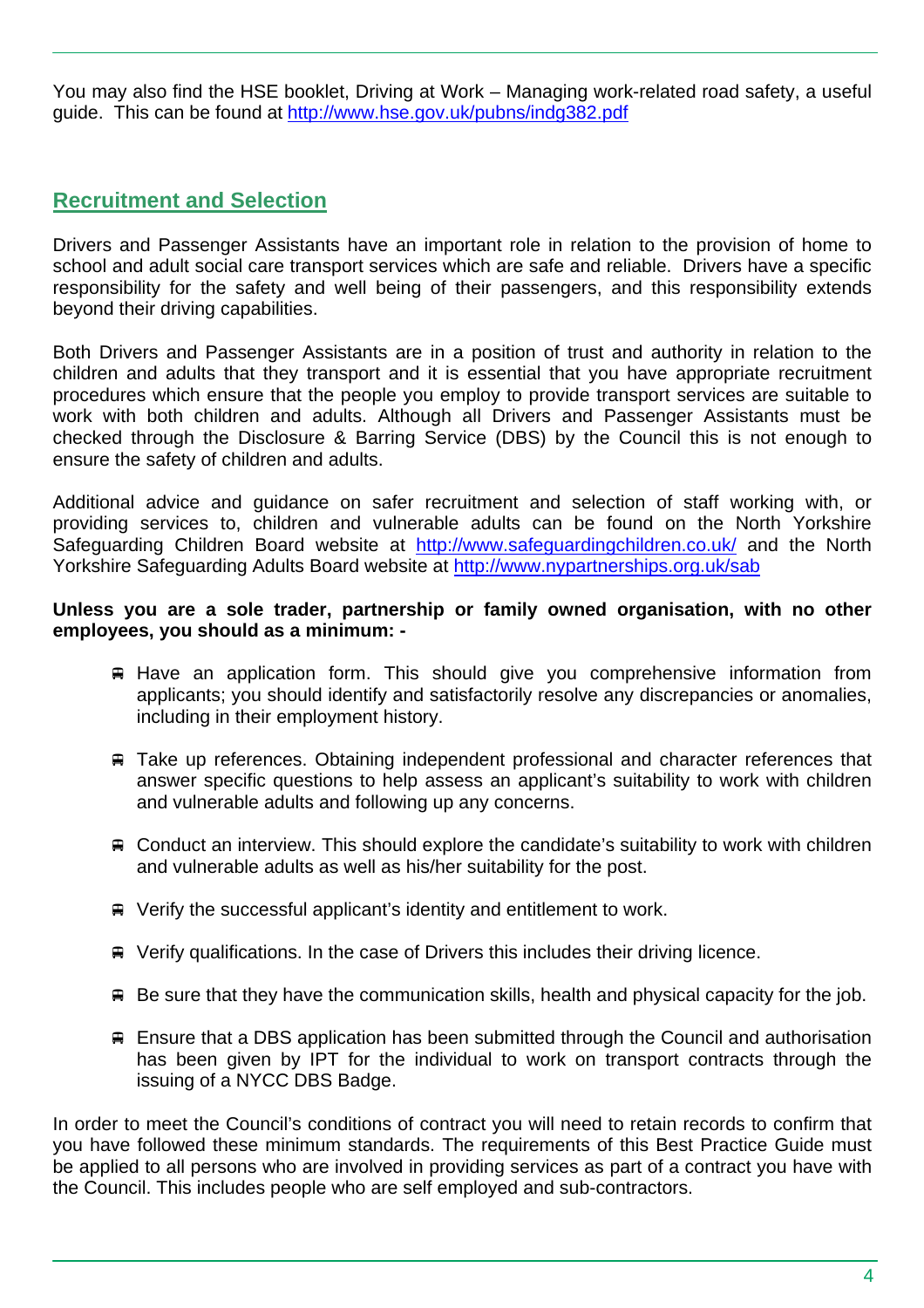## **We Also Recommend That You: -**

- Produce a job description and ensure that it makes reference to the responsibility for safeguarding and promoting the welfare of children and vulnerable adults.
- Produce a person specification and include specific reference to suitability to work with children and vulnerable adults.

## **Job Description**

This should clearly state:

- $\equiv$  the main duties and responsibilities of the post
- $\equiv$  the individual's responsibility for promoting and safeguarding the welfare of children, young persons and vulnerable adults s/he is responsible for, or comes into contact with.

## **Person Specification**

This should include:

- $\equiv$  the qualifications and experience, and any other requirements needed to perform the role in relation to working with children, young people and vulnerable adults
- $\#$  the competences, skills and qualities that the successful candidate should be able to demonstrate
- $\equiv$  an explanation of how these requirements will be tested and assessed during the selection process

# **Application Form**

## **Recommended Minimum Information to be Requested**

- $\#$  full identifying details of the applicant including current and former names, date of birth, current address, and National Insurance number
- $\equiv$  a statement of any academic and/or vocational qualifications the applicant has obtained that are relevant to the position for which s/he is applying with details of the awarding body and date of award. In the case of drivers, this includes details of their driving license(s) and any endorsements
- a declaration of any family or close relationship to existing employees or employers (including councillors and governors)
- details of referees. One referee should be the applicant's current or most recent employer, and normally two referees should be sufficient. N.B. where an applicant who is not currently working with children has done so in the past it is important that a reference is also obtained from the employer by whom the person was most recently employed in work with children. The form should make it clear that references will not be accepted from relatives or from people writing solely in the capacity of friends
- A request for details of all convictions, cautions and bind-overs

#### **Additional Information Recommended to be Requested**

 A statement of the personal qualities and experience that the applicant believes are relevant to his/her suitability for the post advertised and how s/he meets the person specification. It should include an explanation that, if the individual applies to work on a NYCC transport contract then the post is exempt from the Rehabilitation of Offenders Act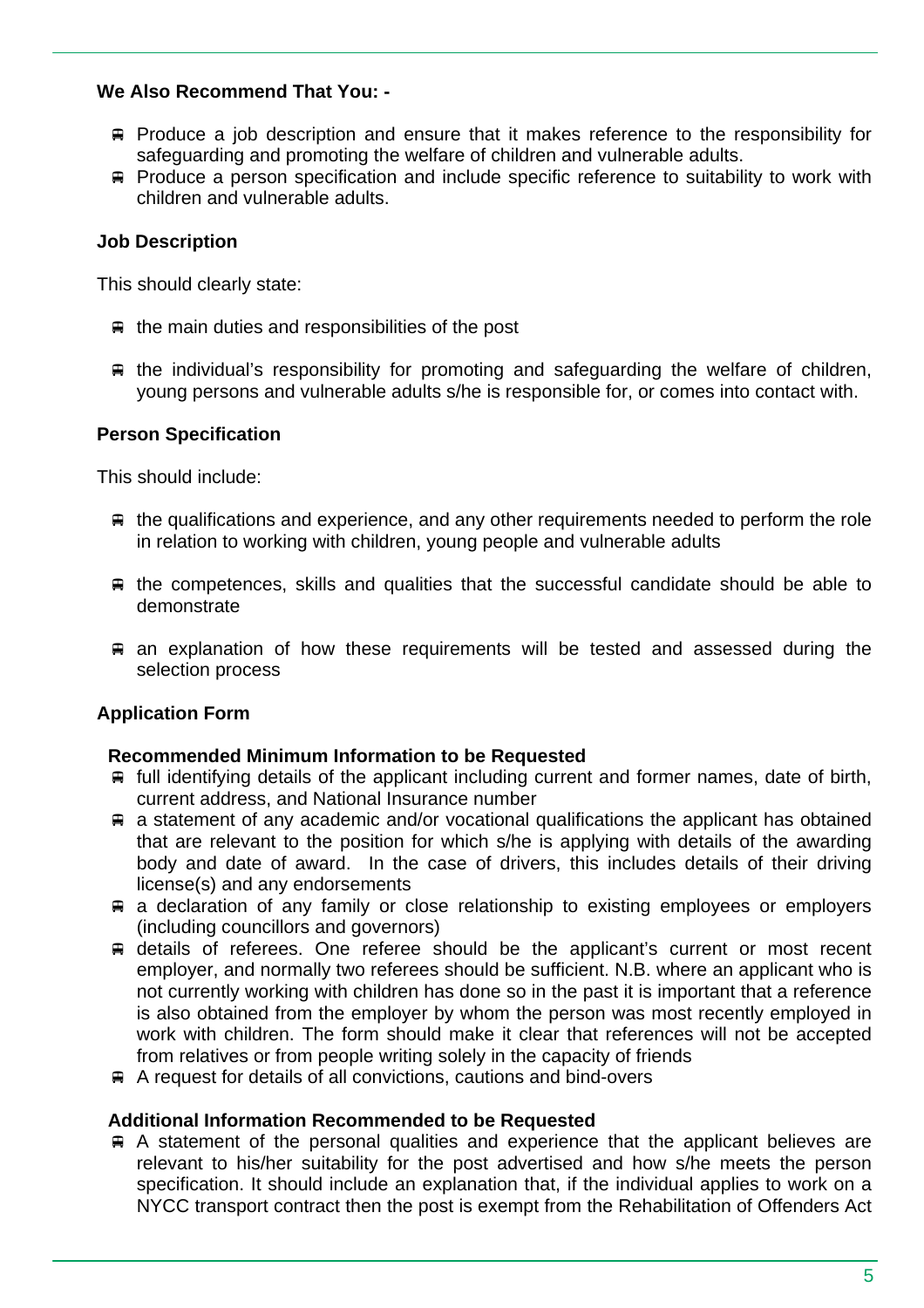1974 and therefore all convictions, cautions and bind-overs, including those regarded as 'spent', must be declared as these will appear on the DBS Certificate.

- $\#$  A signed statement that the individual is not on any barred list, disqualified from working with children or vulnerable adults, or subject to sanctions imposed by a regulatory body.
- $\equiv$  a full history in chronological order since leaving secondary education, including periods of any post-secondary education/training, and part-time and voluntary work as well as full time employment, with start and end dates, explanations for periods not in employment or education/training, and reasons for leaving employment.

# **Seat Belt/Child Restraints**

Drivers of all vehicles used on NYCC transport contracts must wear a seatbelt where one is fitted.

Current legislation requires that passengers aged 14 and over are legally responsible for the wearing of a seatbelt where one is provided. It is the driver's responsibility to ensure that passengers aged 13 years or under are correctly restrained.

Operators must comply with current legislation regarding seatbelts, child restraints and car seats and with the Council's contractual requirements where these surpass legislative requirements.

# **School Taxis**

The Council requires that all seats used have a 3-point seat belt. An appropriate child restraint must be provided for each child transported where the child is under 135cms. Children 12 years old and above must wear a 3-point seatbelt. Rear-facing child seats must not be used in the front of the vehicle if the front passenger airbag is active.

Only EU-approved child car seats can be used in the UK. These have a label showing a capital 'E' in a circle.

It is the contractor's responsibility to provide and maintain suitable child restraints.

# **Minibuses**

Children under 3 years of age must use an appropriate child restraint.

Children aged from 3 years up to their  $12<sup>th</sup>$  birthday, and under 135 cm tall, must use an appropriate child restraint or a 3-point seatbelt.

Children aged 12 and 13 years old (and younger children who are 135 cm or taller) must use a 3 point seatbelt.

Passengers aged 14 years or more must wear the 3-point seatbelt and are personally responsible for doing so.

# **Buses and Coaches**

All pupils over the age of 14 are responsible for ensuring they wear a seatbelt where fitted.

With regard to younger children, operators are required to take all reasonable steps to ensure that every passenger is notified that he/she is required to wear a seatbelt, where fitted, at all times. This is to be done by means of an announcement or audiovisual presentation as passengers join the bus and/or a designated sign, approved by the Department for Transport (DfT).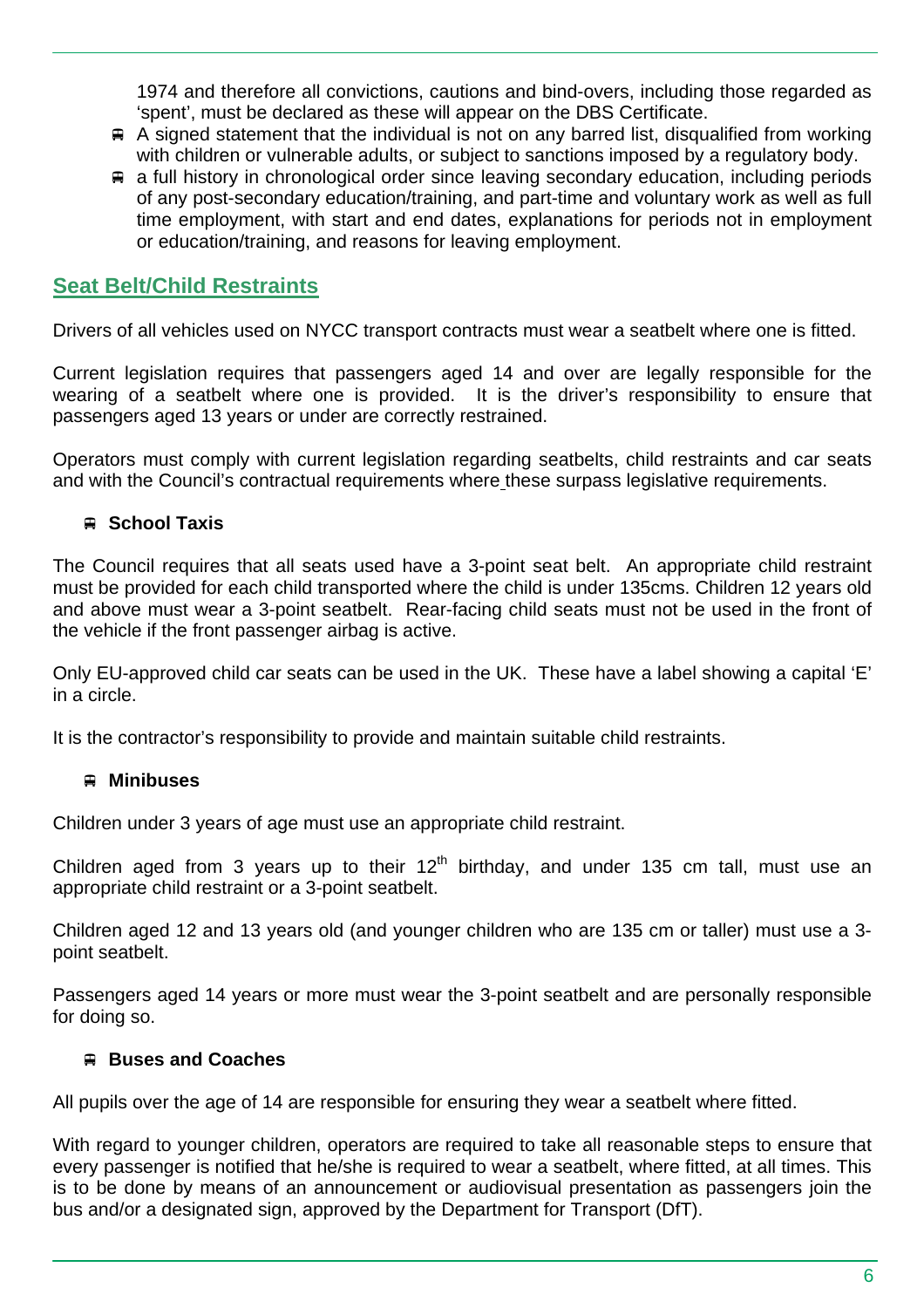## **General Good Practice**

Seatbelt adjusters can be used in minibuses, buses and coaches which operate contracted transport services. These enable adult 3-point seatbelts to be adjusted to fit the passengers more comfortably.

The front seat of a taxi or minibus should only be used when all the rear seats are occupied, and only if the seat has a 3-point seatbelt fitted. Where front seats need to be used, it is more appropriate for children over 135 cm to sit in the front of a vehicle. The Crew/Courier seat on coaches cannot be used on NYCC contracted transport services.

Children should always board and alight on the kerb side of the vehicle and be supervised when doing so.

# **Incidents and Accidents**

Operators must ensure that there is a clearly defined written procedure which must be followed in the event of an accident or other emergency incident (such as passenger illness) and that all drivers and passenger assistants are aware of, and adhere to it. A copy of the procedure should be kept inside the vehicle.

In the event of an accident, the driver and/or the passenger assistant must make the accident scene as safe as possible:

- use hazard warning lights and any other safety devices supplied
- $\equiv$  do not move injured passengers unless they are in immediate danger of further injury from other vehicles or from fire or explosion
- $\equiv$  call the emergency services immediately; provide them with information about the situation, any special circumstances (for example if carrying oxygen bottles) and if any passengers have special needs. If the emergency services are called the driver must stay at the scene of the accident until the emergency services (and anyone else with reasonable cause) have taken all the details. If possible, the names and addresses of all independent witnesses should be obtained at the scene.
- $\equiv$  ensure one person (driver or PA) remains with the children if child passengers are involved
- $\equiv$  do not allow child passengers to assist with repairing or re-starting the vehicle and never allow them to push the vehicle.
- $\equiv$  If the accident is damage-only and no one is injured, the driver should ensure that the vehicle is roadworthy before continuing the journey. The incident must be reported to the operator at the time or upon their return. A report book or form must be kept for this purpose. The operator should ensure that all repairs and insurance details are completed.
- $\equiv$  If there is any injury or the names of people involved are not exchanged, the driver must report the accident to the Police as soon as possible or in any case within 24 hours.
- All accidents, which occur whilst under contract to NYCC, must be reported to Integrated Passenger Transport as soon as possible.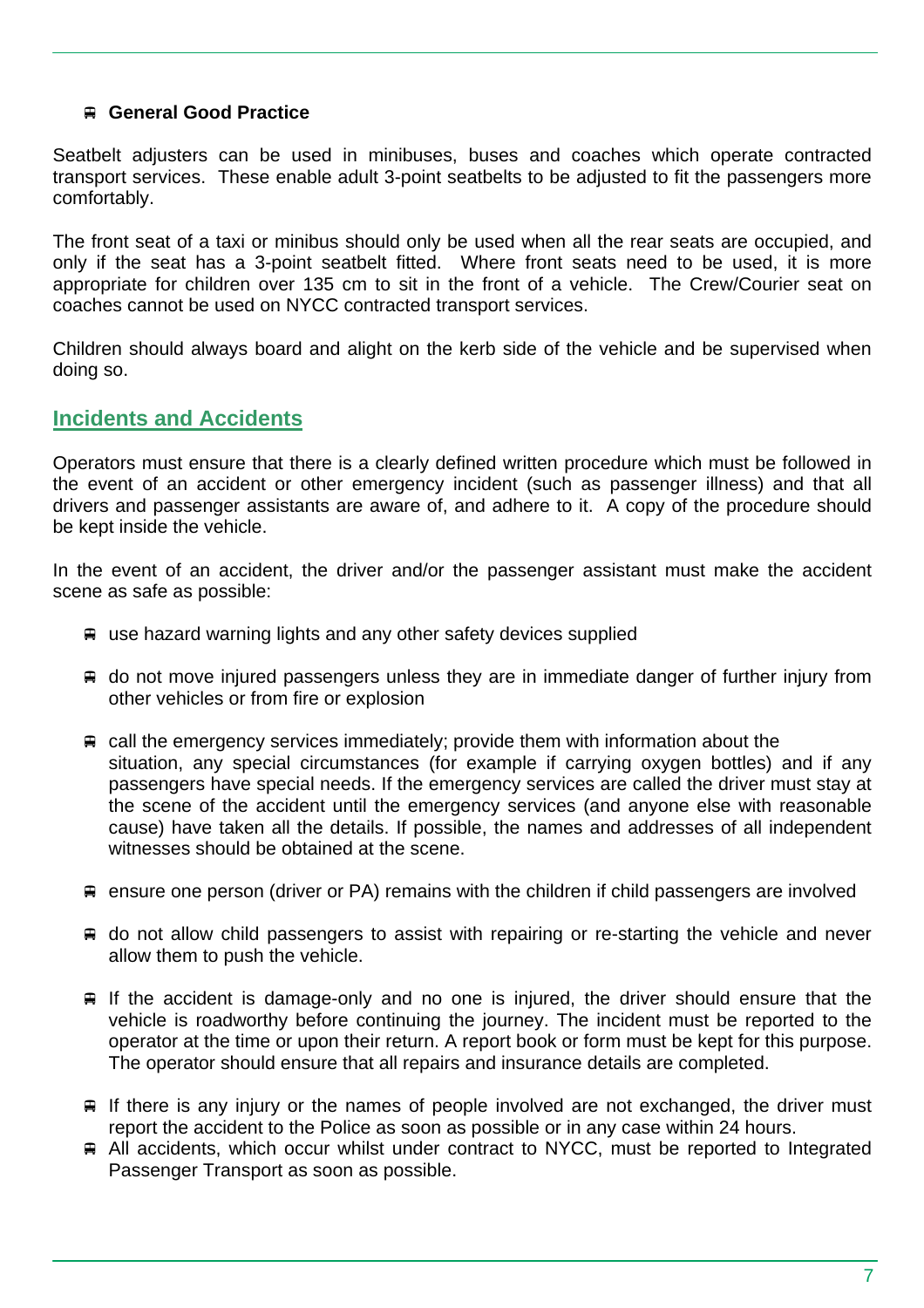## **Emergency Evacuations**

In the event of an accident, or other incident such as a fire, an emergency evacuation should be conducted.

The best way to evacuate the vehicle will depend upon the nature of the incident, the passenger group and the type of vehicle. Therefore, the driver and passenger assistant(s) will need to exercise their judgement at the scene of the incident.

Drivers and passenger assistants who have been trained will be far better equipped to make appropriate decisions and cope with such difficult circumstances.

Passengers should exit the vehicle as they would normally, if possible, and move as far away as possible. If passengers need assistance to exit the vehicle, the passenger assistant should provide what help is necessary. If it is necessary to use the rear exit, care must be taken against approaching traffic.

It may not be possible to remove wheelchairs quickly from a minibus, unless the passenger assistants and or carers are trained to do so. It may be necessary to lift a passenger from the vehicle, which is not easy to do in a confined space and often requires two people.

Drivers and passenger assistants should not attempt to tackle a vehicle fire, unless they have been trained to do so.

Clear accident and emergency procedures should be in place and should be included in driver and passenger assistant training.

## **Vehicle Breakdown**

- The driver should move the vehicle off the carriageway (onto the hard shoulder on a motorway) and switch on the hazard warning lights. If this is not possible, it should be moved as far away from moving traffic as possible. If a warning triangle is used, it should be placed on the same side of the road, at least 45 metres from the vehicle. Always take great care when placing and retrieving a warning triangle and **never** use them on the motorway.
- $\equiv$  The passengers should be moved out of the nearside of the vehicle and as far away from it and other traffic as possible. No one should stand between the vehicle and oncoming traffic. On motorways or other busy roads passengers should be taken onto the embankment or grass margin and as far from the traffic as is practicable. The hard shoulder on a motorway is very dangerous.
- The passengers should be kept together in one group. Passengers should be kept calm and under constant supervision. In some circumstances, it is safer to leave the passengers in the vehicle. For example, if it seems too dangerous to unload passengers in wheelchairs or if there is not a safe waiting area. The driver (and Passenger Assistant if present) will need to assess the situation and decide whether or not to unload passengers. If necessary, the driver should go for help, leaving the passengers with the passenger assistant. If the driver is the only adult present, he or she should not leave the children alone. The driver will need to give the police, or breakdown service, accurate details of the vehicles location, and inform them if children or passengers with mobility problems are being carried.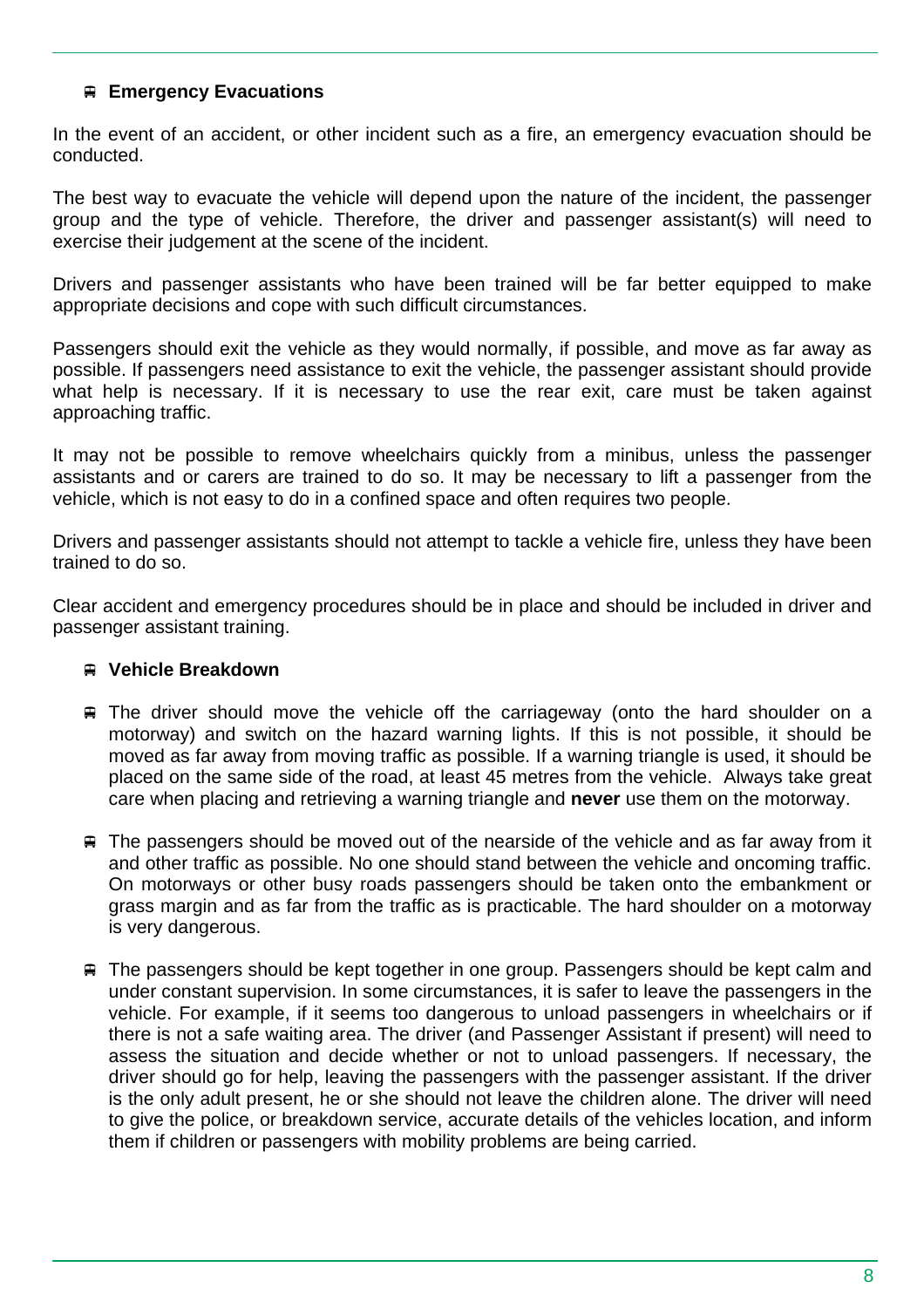The driver should also telephone the school or establishment and Integrated Passenger Transport at County Hall to tell them what has happened and ask them to relay messages to parents and others as necessary.

# **Daily Defect Checks and Vehicle Maintenance**

This guidance is provided to assist Contractors to operate both within legislation and also the terms and conditions of NYCC contracted services. The guidance contains information provided by the Driver & Vehicle Standards Agency (DVSA) in its Guide to Maintaining Roadworthiness (2009). This document can be found at. https://www.gov.uk/government/publications/guide-to-maintainingroadworthiness

- $\triangleq$  All operators are required to comply with the quidance issued in this document.
- All vehicles operating NYCC contracted services are required to have a daily defect check **prior** to the vehicle entering service each day.
- $\#$  All defect checks should be recorded using the appropriate paperwork, carried on the vehicle on the day of the check, then kept on file and be available for inspection on request. Staff should be given training to enable them to carry out this activity and a record of this training should be held on individual staff files.
- $\triangle$  Contractors should have the means to rectify any defects which are identified during routine maintenance inspections and daily defect checks.
- All contractors are also required to provide records of vehicle maintenance which should be available for inspection on request. Vehicle maintenance must be carried out by a suitably qualified person at appropriate premises.
- There are no circumstances where it is acceptable for a vehicle which is unfit for service to operate on a contract undertaken on behalf of North Yorkshire County Council.

# **Role of the Contract Manager**

The contractor's Contract Manager is responsible for the successful operation of the Contract and is the initial point of contact for anything in relation to the Contract. The Contract Manager must be empowered to act on behalf of the Contractor for all purposes connected with the Contract.

The Contract Manager's key areas of responsibility are:

- compliance with the Terms & Conditions of Contract
- monitoring performance
- ensuring that the Council is notified of any failure to operate, or late/early operation of contracted services
- ensuring that risks are identified and managed, and that route and driving risk assessments are in place and monitored
- ensuring that all appropriate insurances are in place and that confirmation of insurance renewal is provided upon request
- ensuring that all incidents and complaints which relate to the contract and its management are reported to the appropriate NYCC Authorised Officer
- managing changes or variations to the contract